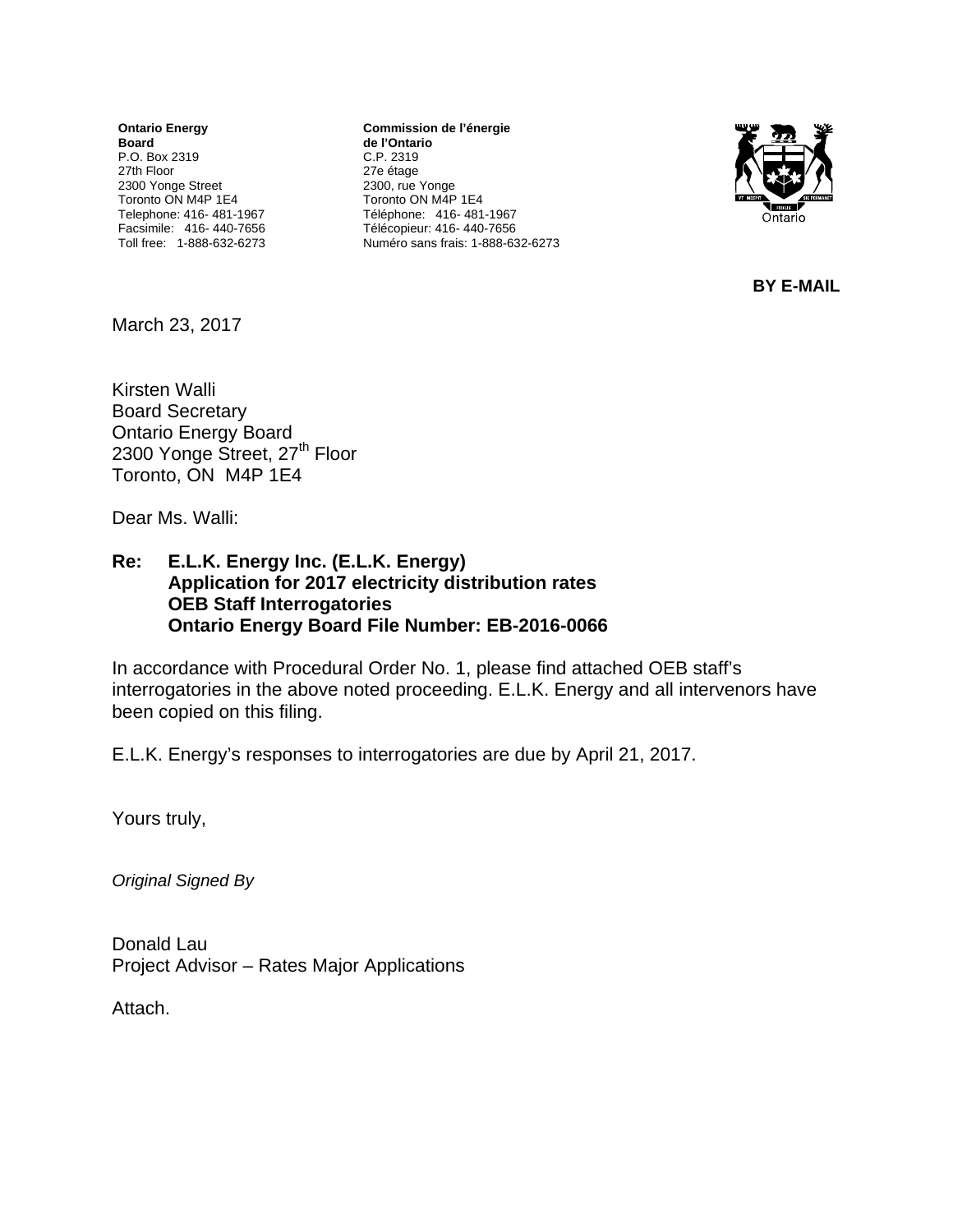# **OEB Staff Interrogatories 2017 Electricity Distribution Rates Application E.L.K. Energy Inc. (E.L.K. Energy) EB-2016-0066 March 23, 2017**

#### **Exhibit 1 – Administration**

#### **1-Staff-1**

#### **Responses to Letters of Comment**

#### **Ref: Sections 2.1.6 of the Filing Requirements**

Following publication of the Notice of Application, at this point, the OEB received 2 letters of comment. Section 2.1.6 of the Filing Requirements state that distributors will be expected to file with the OEB their response to the matters raised within any letters of comment sent to the OEB related to the distributor's application. If the applicant has not received copies of the letters, they may be accessed from the public record for this proceeding.

Please file a response to the matters raised in the letters of comment referenced above. Going forward, please ensure that responses are filed to any subsequent letters that may be submitted in this proceeding. All responses must be filed before the argument (submission) phase of this proceeding.

#### **1-Staff-2**

#### **Updated Revenue Requirement Work Form (RRWF) Ref: RRWF workbook**

Upon completing all interrogatories from OEB staff and intervenors, please provide an updated RRWF in working Microsoft Excel format with any corrections or adjustments that the Applicant wishes to make to the amounts in the populated version of the RRWF filed in the initial applications. Entries for changes and adjustments should be included in the middle column on sheet 3 Data\_Input\_Sheet.

Please include documentation of the corrections and adjustments, such as a reference to an interrogatory response or an explanatory note. Such notes should be documented on Sheet 10 Tracking Sheet, and may also be included on other sheets in the RRWF to assist understanding of changes.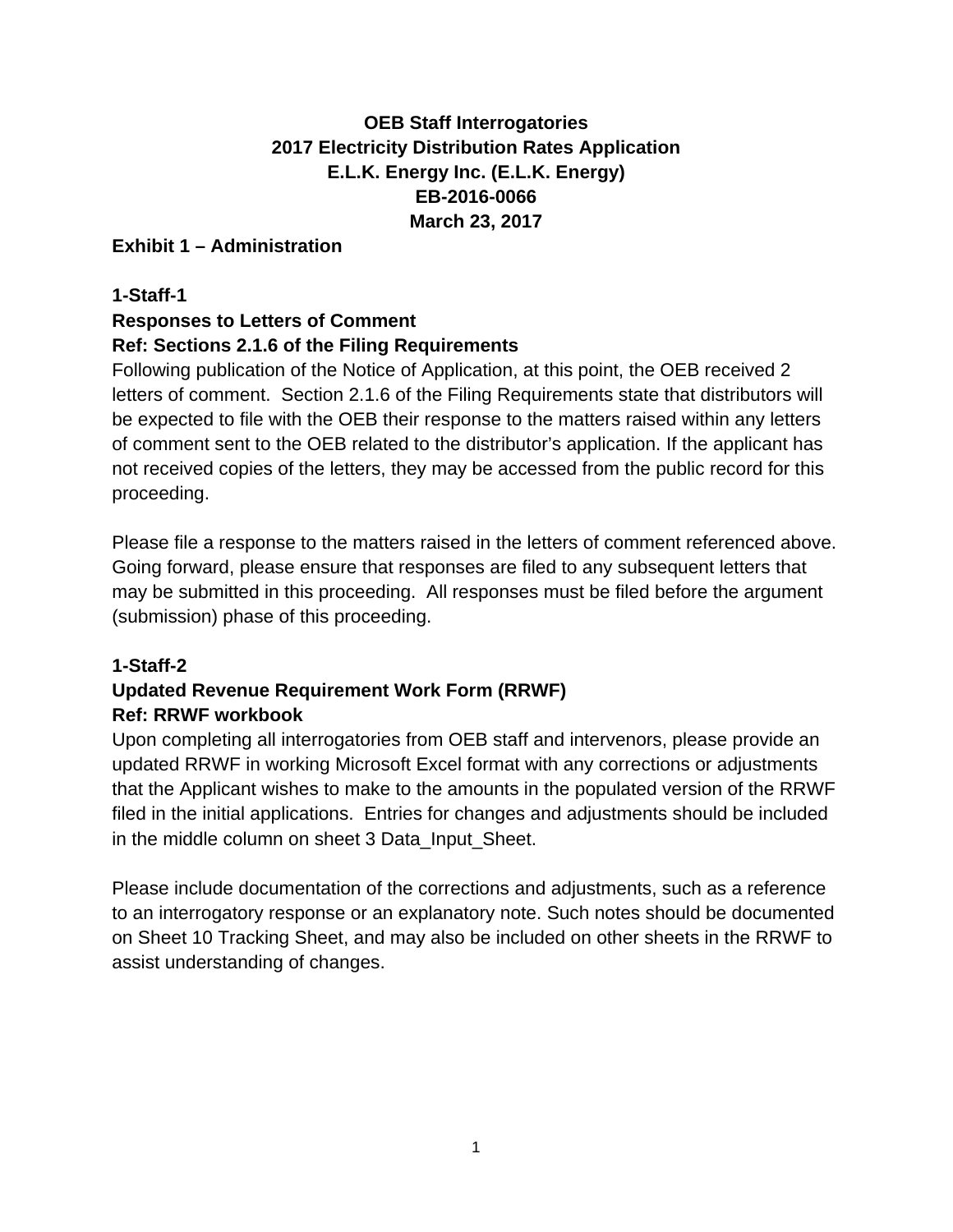# **1-Staff-3 Updated Appendix 2-W, Bill Impacts Ref: Appendix 2-W**

Upon completing all interrogatories from OEB staff and intervenors, please provide an updated Appendix 2-W for all classes at the typical consumption / demand levels (e.g. 300 kWh and 750 kWh for residential, 2,000 kWh for GS<50, etc.).

# **1-Staff-4 Staffing**

#### **Ref: Exhibit 1, page 6-8**

E.L.K. Energy has requested 4 additional staff positions: 2 linemen, 1 regulatory analyst, and 1 engineering manager. E.L.K. Energy states that this is due to its succession plan and increased requirements from the regulatory and operation fields. These positions will create greater efficiencies in the future through increased knowledge, thought processes and ultimately provide benefits from both a service and cost perspective for E.L.K. Energy and its customer base.

- a) Does E.L.K. Energy have detailed calculations on how these positions provide efficiencies in terms of cost?
- b) Has there been an increase in engineering needs that is consuming the operations manager's current workload?
- c) Please provide an update on the status of these positions, e.g. have they been filled yet?

# **1-Staff-5**

# **Previous Board decisions Ref: Exhibit 1, page 18-19**

#### **Ref: Exhibit 3, page 35**

In E.L.K Energy's last cost of service EB-2011-0099 the settlement agreement stated E.L.K. Energy will credit its customers 50% of the gains from the sale of the Kingsville Satellite location. E.L.K Energy stated that the Kingsville Satellite location did not sell until Q2 of 2016 and therefore had not included it in this cost of service application.

- a) In Exhibit 3, E.L.K. Energy has recorded half of the gains on the sale of the Kingsville Satellite location in Other Income and Deductions. Please reconcile the statement that E.L.K. Energy has not included the sale of the Kingsville Satellite location in this application.
- b) Are the proceeds from the sale of Kingsville Satellite location finalized? If so why has E.L.K. Energy not included the disposition of the credit amount to customers in this application?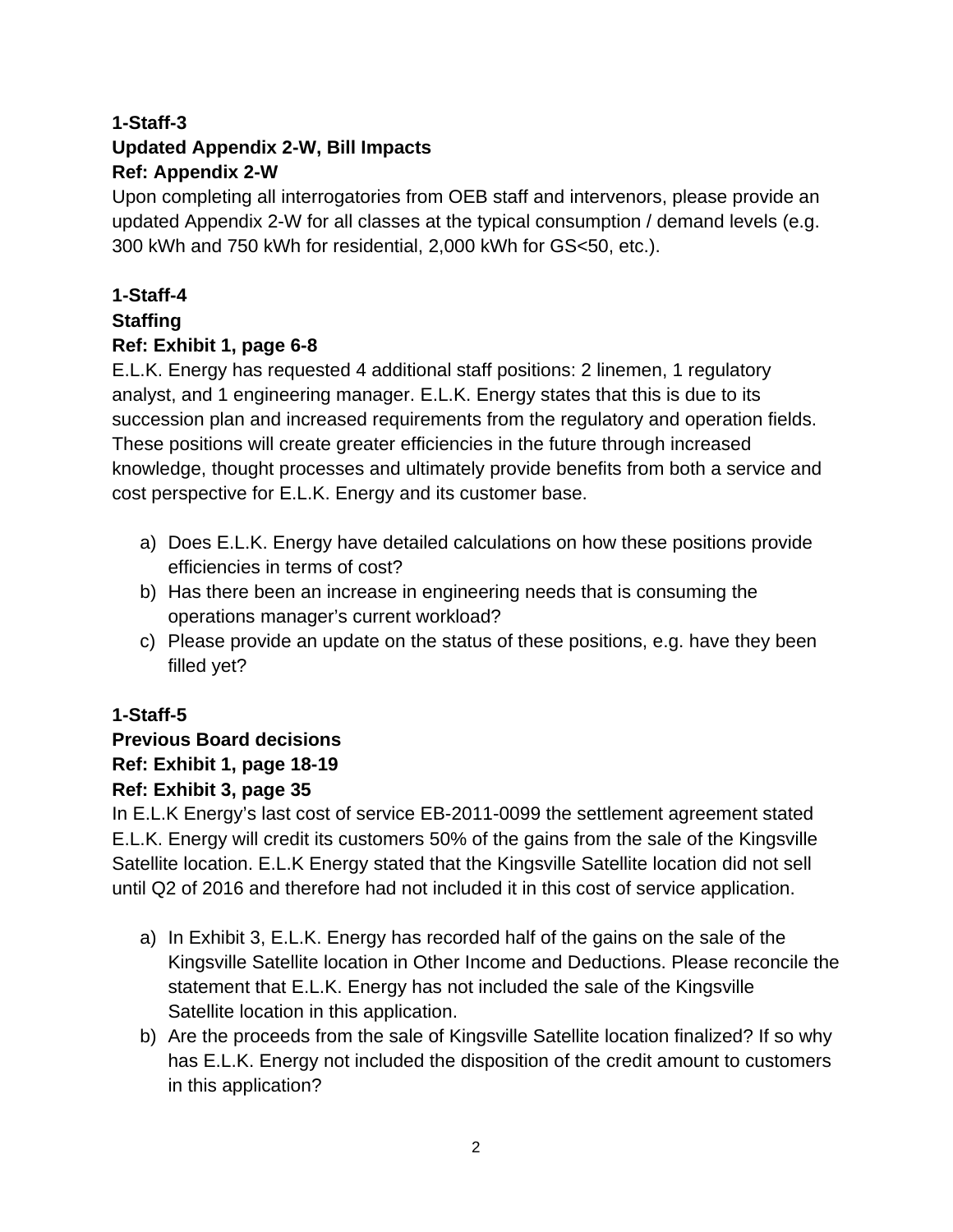#### **1-Staff-6 Customer Engagement Ref: Appendix 1D – E.L.K. Energy Oracle Poll Customer Survey Report**

E.L.K. Energy conducted a survey of customers to gather information regarding their support of its capital expenditure plan and increased rates. To give context to the customer regarding the need for the capital expenditures, E.L.K. Energy stated that the existing infrastructure is old and near end-of-life, potentially impacting reliability. Furthermore, equipment failure leads to 38% of power outages.

- a) Was it E.L.K. Energy's intention to show that aged infrastructure is the cause of equipment failures? Has E.L.K. Energy considered other possible causes of equipment failures, such as overload equipment, lack of maintenance, and defective equipment?
- b) In question 22 of the survey there are 29% of customers who do not support bill increases and 39% of customers who only support a modest bill increase totalling 68%. In question 23 the preamble states that E.L.K. Energy is increasing the operating budget by 20% and 77% of customers support the recommended plan. How does E.L.K Energy explain that 68% of customers would like the bill to stay the same or go up modestly but 77% of customers are comfortable with a 20% increase in the operating budget? Has E.L.K. Energy explained to customers how operating increases reflect on their total bill?
- c) Customers support the operations and maintenance plan if the bill increases are modest. What is the acceptable range of cost increase customers are willing to pay for?

#### **Exhibit 2 – Rate Base**

#### **2-Staff-7**

#### **Variance Analysis of Rate Base**

#### **Ref: Table 2-5 – 2016 Bridge Year vs. 2015 Actual**

#### **Ref: Table 2-8 – 2013 Actual vs. 2012 Actual**

In 2016, the year-to-year variance for the average net capital assets is \$700,000 and E.L.K. Energy explained this is due to the in-service assets being higher than the amortization expense. Similarly, E.L.K. Energy used the same explanation for the \$1,000,000 variance in 2013. Please provide more details regarding what assets were put in service in these years that caused the increase to rate base.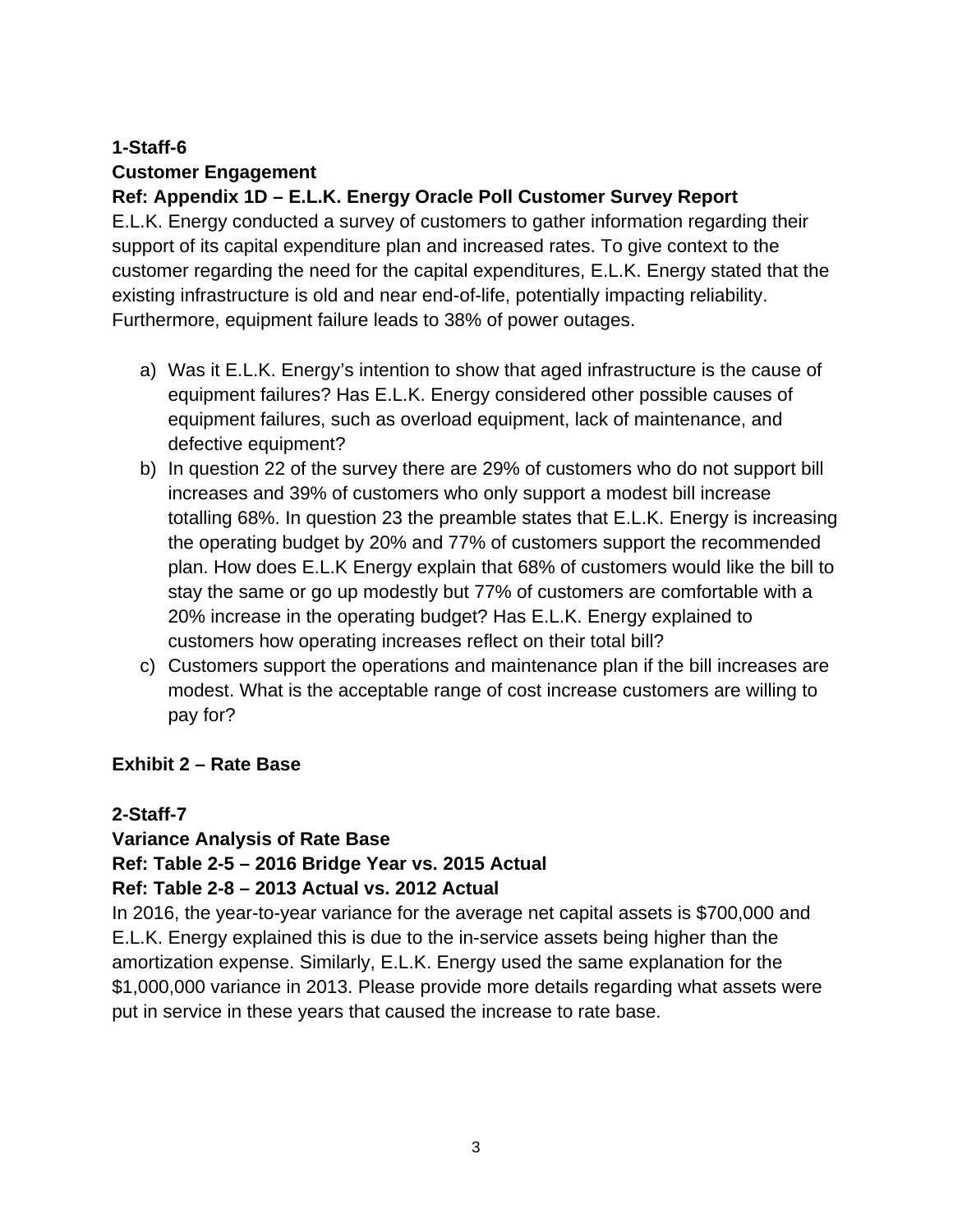# **Variance Analysis of Gross Assets Ref: Exhibit 2, page 21**

E.L.K. Energy explained the distribution asset variance of \$1.7M from 2012 approved to 2012 actual was due to account 1860 for smart meters. Please confirm E.L.K. Energy's explanation is that the OEB's approved gross asset amount included the transfer from the smart meter variance account but the actual accounting entry was not done till 2013, when the decision was made, resulting in a lower 2012 actual gross asset amount.

# **2-Staff-9**

#### **Rate Base**

# **Ref: Chapter 2 Appendices, Appendix 2-BA – Fixed Assets Continuity Schedules**

E.L.K. Energy's Fixed Assets opening balance for 2013 (per Appendix 2-BA) does not match its 2012 restated approved closing balance in its 2014 IRM proceeding where Account 1576 was disposed of.

- a) Please reconcile the 2013 opening balance in Appendix 2-BA to the 2012 closing balance approved by the OEB in E.L.K. Energy's 2014 IRM proceeding.
- b) Please update Appendix 2-BA for all years as necessary, ensuring that closing balance from one year is the opening balance for the next year.

# **2-Staff-10**

#### **Gross Asset Breakdown**

#### **Ref: Exhibit 2, page 21**

E.L.K. Energy has invested in relocating overhead assets to underground assets in the Town of Lakeshore for the purpose of improving the streetscape and has continued to renew underground assets through the underground Asset Renewal project.

- a) How does E.L.K. Energy compare the benefits of improved streetscape to the incremental costs of underground assets?
- b) Although streetscape and vista are important factors to customers, especially in subdivision developments, has E.L.K. Energy explained to customers the costs of underground assets compared to overhead assets? If not, why?
- c) Does E.L.K. Energy receive capital contributions for underground feeder projects from other beneficiaries of improved streetscape, such as the Town of Lakeshore and subdivision developers?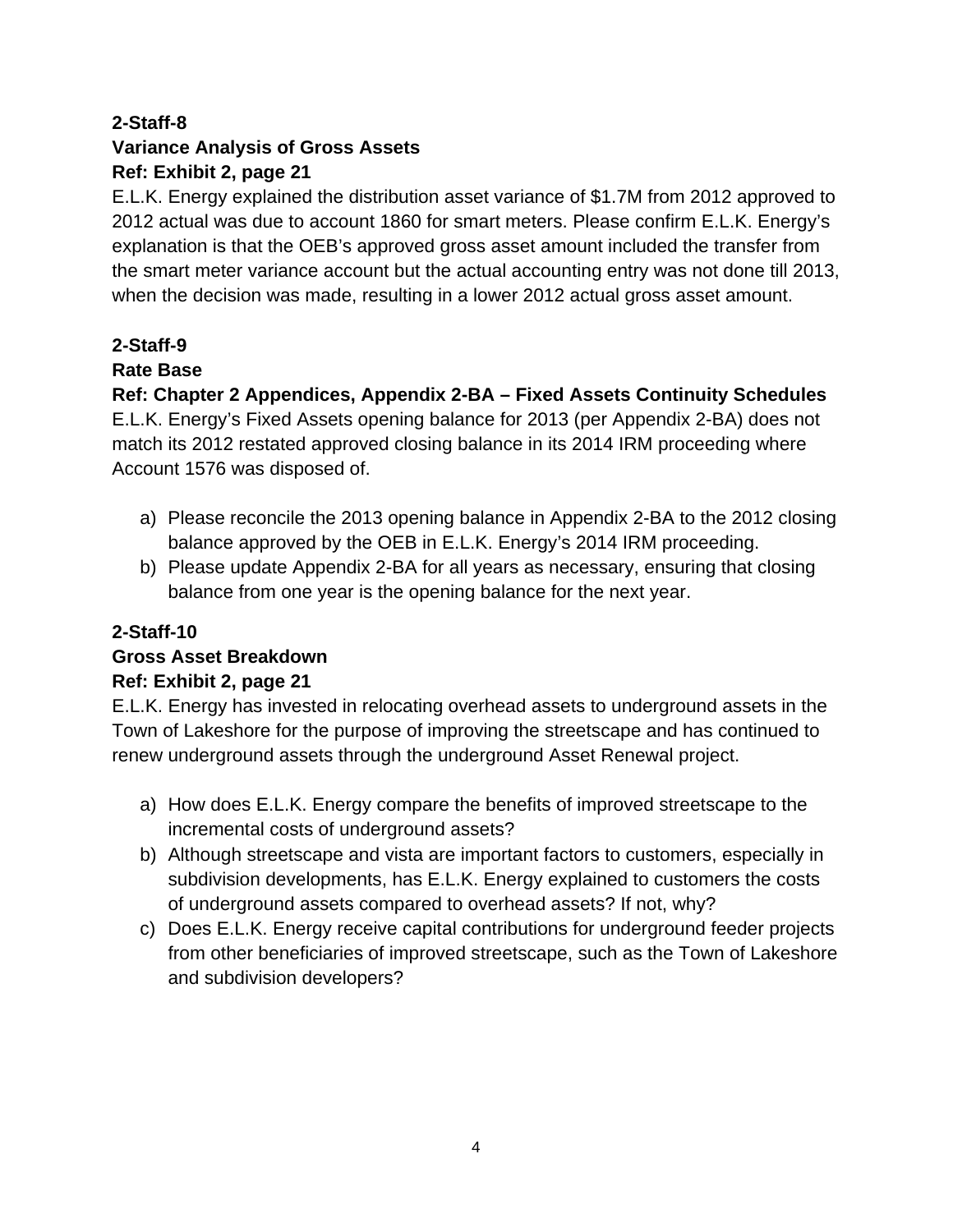# **2-Staff-11 Cost of Power Forecast**

# **Ref: Table 2-21 2017 Test Year Cost of Power Forecast Calculation**

Please explain the difference in volumetric forecasts between Table 2-21 and the RTSR model for transmission network, transmission connection, Wholesale Market Service Rate, Rural Rate Assistance, and Ontario Electricity Support Program.

# **2-Staff-12**

#### **System Reliability**

# **Ref: Table 2-25 Service Quality and Reliability Performance**

E.L.K. Energy's overall SAIDI and SAIFI are trending upwards but excluding the loss of supply, tend to stay relatively flat. How has E.L.K. Energy coordinated with Hydro One to mitigate the increasing levels of poor reliability and are there any expected projects planned to address reliability moving forward?

#### **2-Staff-13**

#### **Regional Planning**

#### **Ref: Distribution System Plan – 5.2.2.3 Integrated Regional Resource Planning ("IRRP") with the IESO**

E.L.K. Energy is a participant in the Regional Infrastructure Planning for the Windsor-Essex Region. The planning process identified one project to develop and implement a wires solution for the Supply to Essex County Transmission Reinforcement Project (SECTR). E.L.K. Energy has not included any costs in the Distribution System Plan for SECTR since the cost allocation associated for SECTR is under review with the OEB.

- a) Please provide the distribution plans associated with SECTR, specifically how is E.L.K. Energy affected, loads transferred, and any negotiated plans with Hydro One
- b) Based on these plans does E.L.K. Energy have an estimated cost for the capital contribution to Hydro One Transmission?
- c) How does E.L.K. Energy plan to fund the capital contribution?

# **2-Staff-14**

#### **Distribution System Plan – System Renewal – Wood Poles**

#### **Ref: Distribution System Plan 5.4.4 Capital Expenditure Summary**

E.L.K Energy has shown that there are over 898 poles above the projected typical useful life (TUL) and an additional 830 poles that will reach the TUL in 10 years. In E.L.K Energy's forecast there were only 255 poles to be replaced in the next 5 years.

a) Does E.L.K. Energy do testing on poles over the TUL for condition assessment? How does this factor into prioritizing which poles are to be replaced?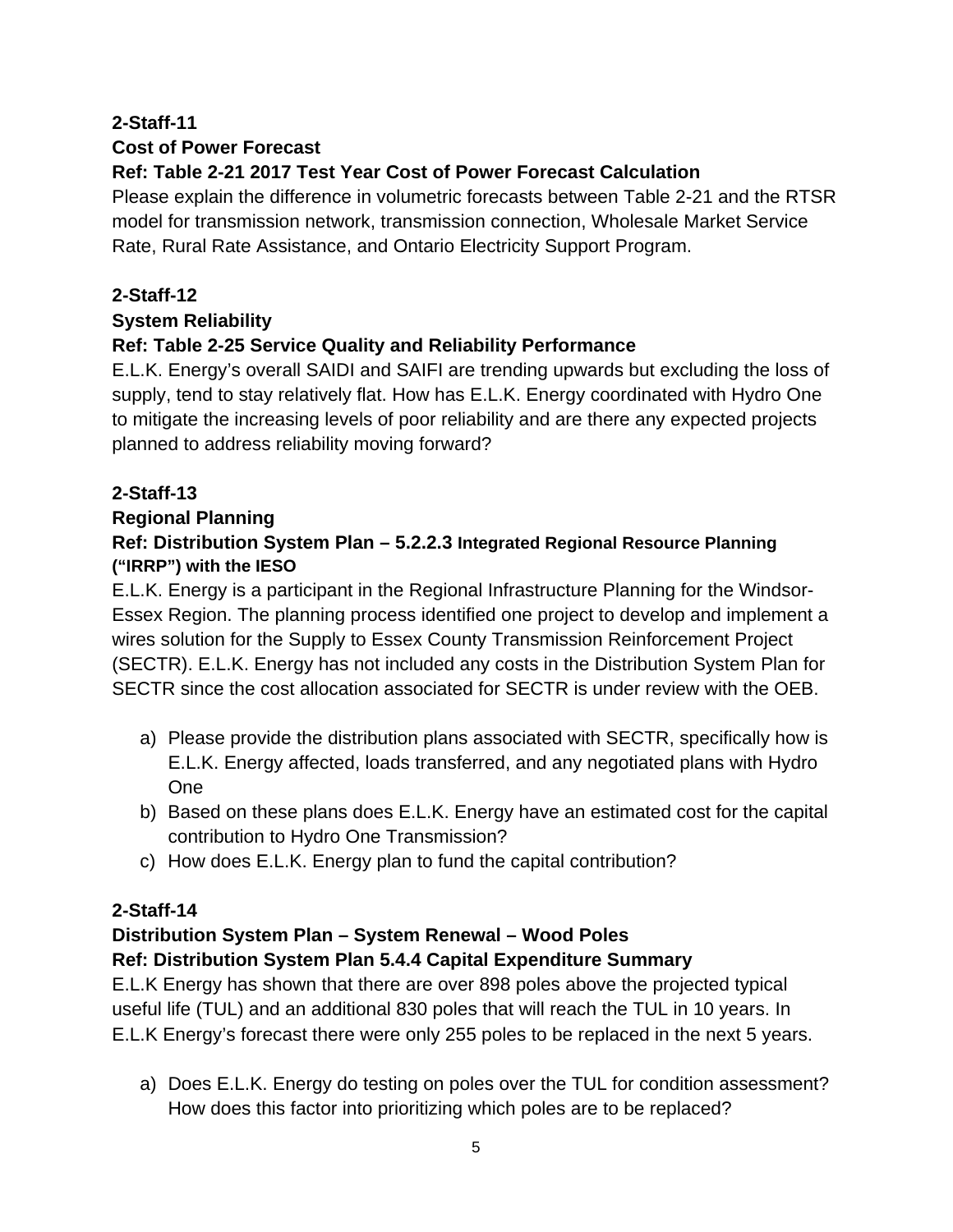- b) With the increase in aging poles outpacing the replacements, what is E.L.K. Energy's plan to ensure there are no unexpected capital investments in the future for pole replacement?
- c) Is the reduction in wood pole replacement for 2021 due to the increase in spending for the general plant category? If so, how does E.L.K. Energy compare and prioritize aging system renewal needs with respect to general plant needs?

#### **Distribution System Plan – System Renewal –Transformers Ref: Distribution System Plan 5.4.4 Capital Expenditure Summary**

E.L.K. Energy has shown that there are 57 pole mounted transformers above the TUL with an additional 279 pole mounted transformers that will reach the TUL in 10 years. In E.L.K Energy's forecast there were only 40 pole mounted transformers to be replaced in the next 5 years. Similarly, for pad mounted transformers, E.L.K. Energy has shown that there are 150 transformers above the TUL with an additional 123 transformers that will reach the TUL in 10 years. In E.L.K. Energy's forecast there were only 42 transformers to be replaced in the next 5 years.

- a) What are E.L.K. Energy's plans to maintain reliability with aging transformers outpacing the replacement rate?
- b) When replacing pole mounted transformers does E.L.K. Energy try to synergize with poles that are considered for replacement? What is the planning process to synergize replacement projects?

# **2-Staff-16**

# **Distribution System Plan – System Renewal – Meters**

#### **Ref: Distribution System Plan 5.4.4 Capital Expenditure Summary**

E.L.K. Energy has approximately 11,704 meters within the distribution system with a TUL between 10-15 years. E.L.K. Energy started to install smart meters in 2004 to comply with the Ministry of Energy's directives. The forecast provided is to replace approximately 200 residential and 30 GS>50 meters a year.

- a) Please provide the demographics of the meters in a graphic, similar to those provided for poles and transformers.
- b) At approximately 230 meters a year and a maximum of 15 year TUL, the total replacements in that period will only be 3,450 meters. What is E.L.K. Energy's mitigation plan for meters operating outside of the TUL?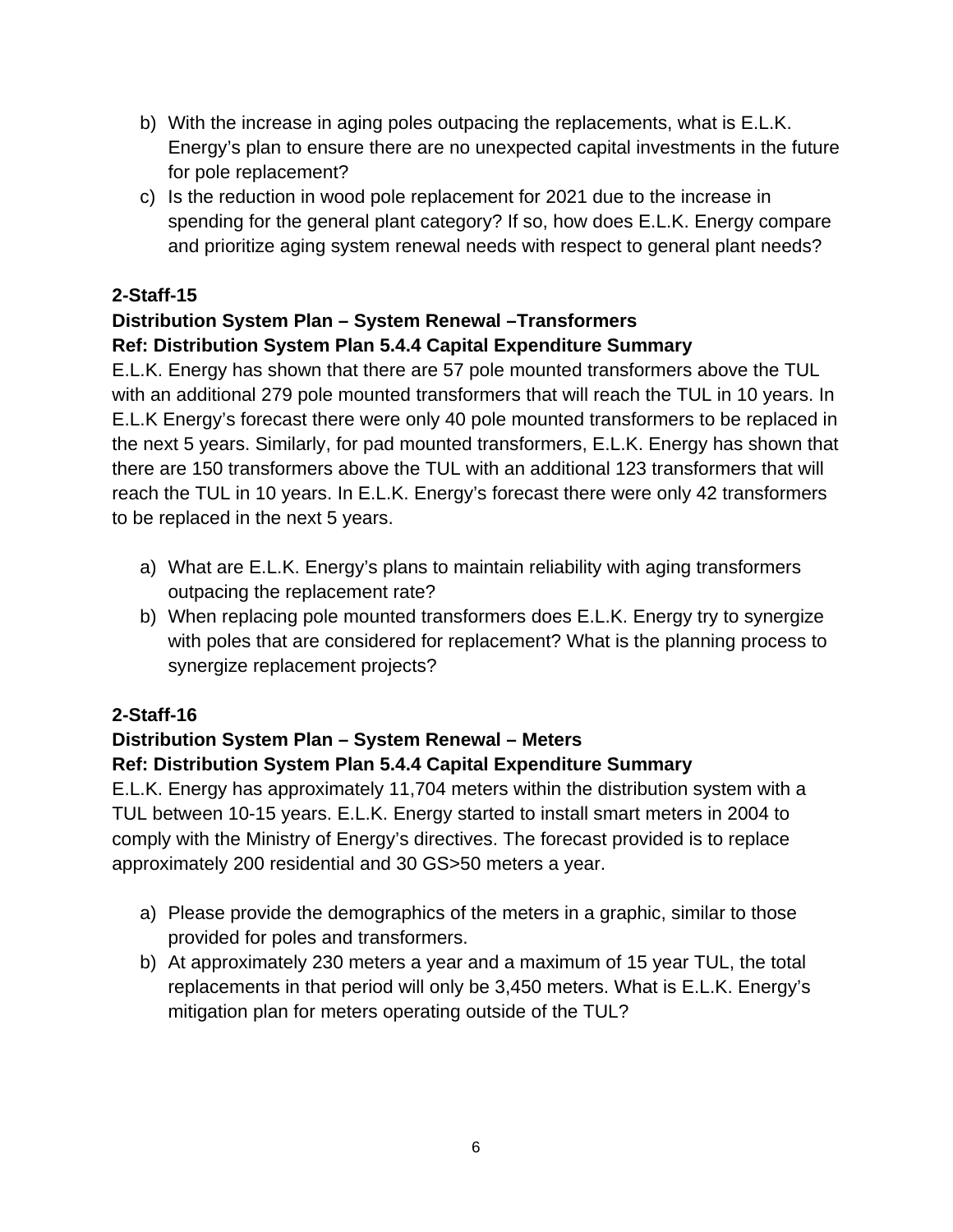# **Distribution System Plan – System Renewal – Underground Cables Ref: Distribution System Plan 5.4.4 Capital Expenditure Summary**

E.L.K. Energy has forecasted 600 units of underground cable replacement for 2017 as compared to the 200 forecasted for all subsequent years.

- a) Please provide the age demographics for underground cable in a graphic, similar to those provided for poles and transformers.
- b) Please confirm the units in the table are per meter.
- c) Please provide the justification for the higher number of underground cable replacements in 2017 relative to 2018-2021.
- d) E.L.K. Energy has approximately 68.5km of underground feeder with 40 years TUL and the first underground installations dates back to 1969. At 200 units a year of replacement that would leave several km of line over its TUL eventually. Does E.L.K. Energy have a mitigation plan for maintain reliability as underground cables age and fail?

#### **2-Staff-18**

#### **Distribution System Plan – General Plant – Fleet**

#### **Ref: Distribution System Plan 5.4.4 Capital Expenditure Summary**

E.L.K. Energy has planned to purchase a radial boom derrick truck in 2017 and a bucket truck in 2021 in the next 5 years. Each vehicle is evaluated based on age, odometer, maintenance costs, testing results, safety, and needs.

- a) Did E.L.K. Energy consider the possibility of a used derrick truck and bucket truck subject to the same evaluation listed above? If not, why?
- b) The general plant budget remains relatively high for 2018 and E.L.K. Energy has stated the year-to-year variance is immaterial. Please provide the rational for such a high budget in 2018 when the reason for a higher 2017 budget was the purchase of the radial boom derrick truck.
- c) The forecasted spend in the fleet/rolling stock driver under General Plant for 2019 is \$200,000. Please provide information on what that spending includes.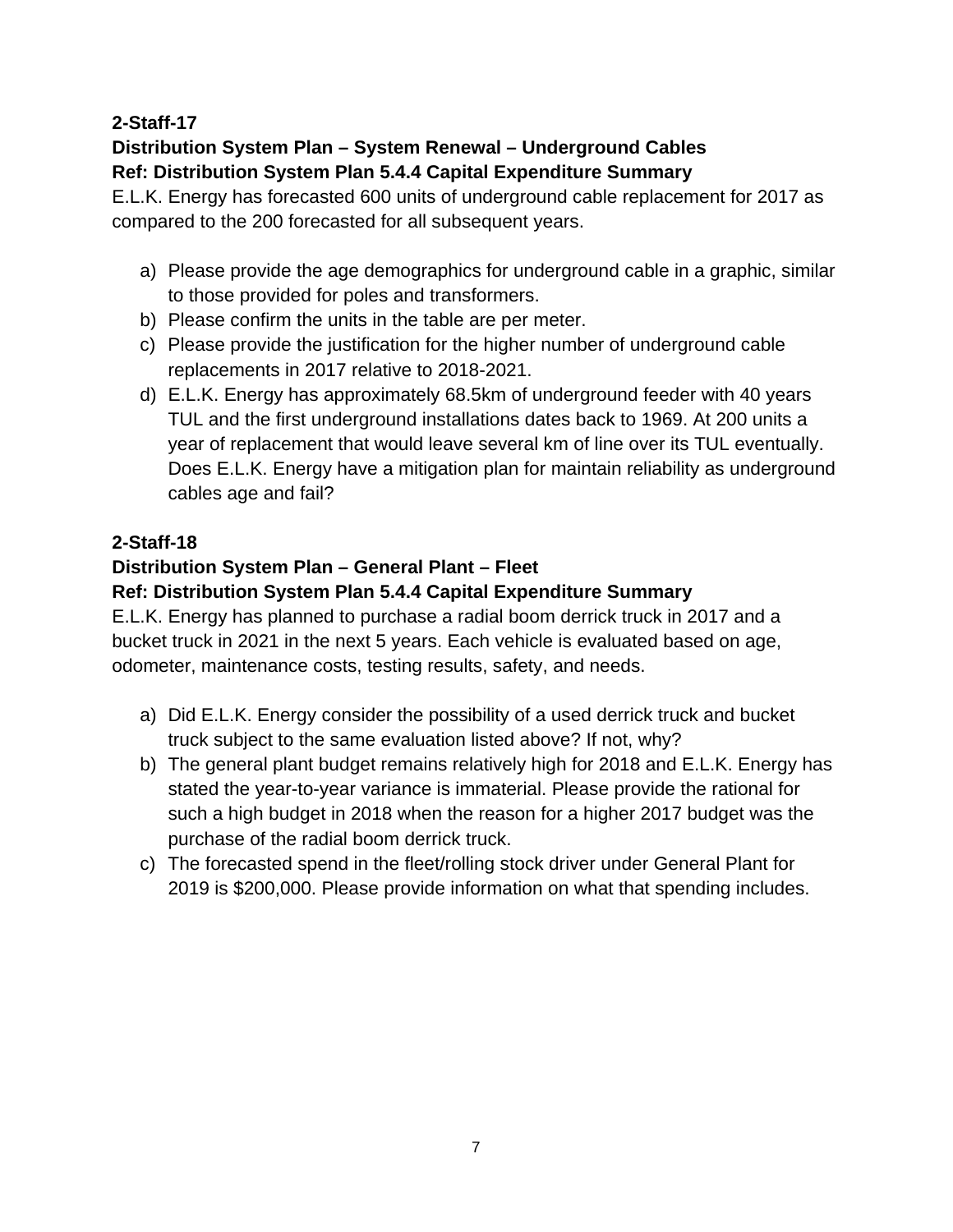# **2-Staff-19 Distribution System Plan – General Plant – Building and Fixture Ref: Distribution System Plan 5.4.4 Capital Expenditure Summary**

E.L.K forecasted a budget of \$170,000 in building and fixture purchases in 2020.

- a) Please provide an explanation for the \$170,000 capital expenditure in 2020 on building/fixtures.
- b) Historical spending in building and fixtures has not exceeded \$16,000. Has E.L.K. Energy considered options to pace the investments in the category? If not, please provide justification.

#### **2-Staff-20**

# **Distribution System Plan – Material Projects Ref: Distribution System Plan Appendix H**

E.L.K. Energy has provided capital project summaries in Appendix H for projects in 2017. Please provide similar capital project summaries for projects in 2018-2021.

# **Exhibit 3 – Operating Revenue**

#### **3-Staff-21**

# **Load Forecast**

#### **Ref: Exhibit 3, page 4**

E.L.K. Energy has updated the regression analysis from the model used in its 2012 COS application by excluding the Ontario Real GDP variable, since it had a negative coefficient and was not statistically significant.

- a) Has E.L.K. Energy explored the reasons for the negative coefficient and other factors that could have created a negative correlation between GDP and load?
- b) Does E.L.K. Energy not expect any change to the load forecast in the event of increased GDP?

#### **3-Staff-22**

#### **Other Operating Revenue**

#### **Ref: Table 3-40 OEB Appendix 2-H Other Operating Revenue**

E.L.K. Energy provided Table 3-40 which included account 6300 – Unrealized Gain (Loss) on Investment but did not include it in totals at the bottom of the table.

a) Account 6300 is not included in the Accounting Procedures Handbook. Please provide the correct account number.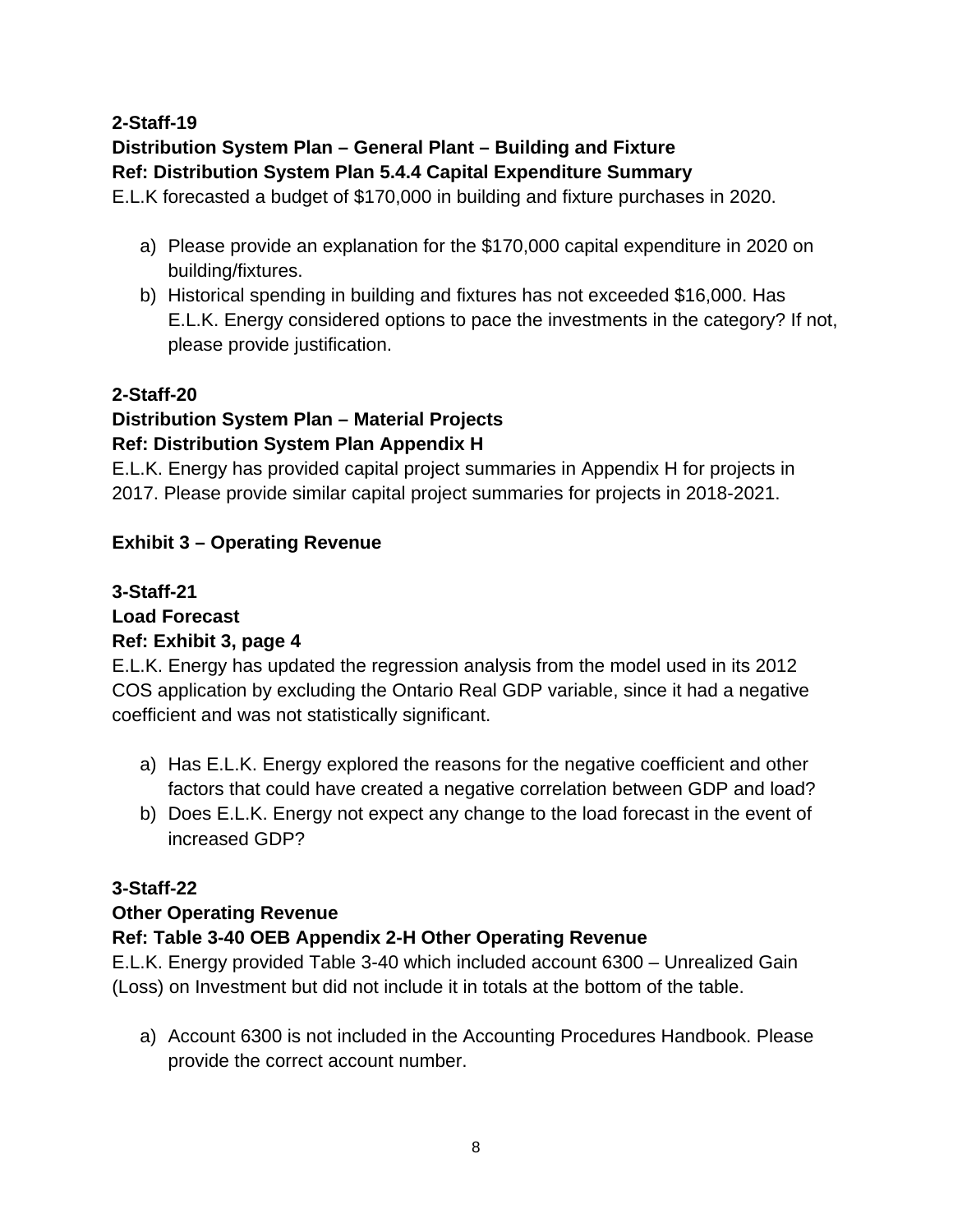b) Please explain if E.L.K intended to include Unrealized Gain (Loss) on Investments as part of Other Operating Revenues or not and if yes please explain why.

#### **3-Staff-23 Affiliate Transactions Ref: Exhibit 3, page 36**

E.L.K. Energy provides services to E.L.K. Solutions in water heater services, street lighting services, and billing services. The revenue and expenses are recorded in account 4375 and 4380 respectively.

- a) Is the affiliate revenue and expense the only amounts recorded in account 4375 and 4380?
- b) Please provide the basis by which E.L.K. Energy bills E.L.K. Solutions, such as unit costs or fixed costs.

# **3-Staff-24**

# **LRAMVA**

# **Ref: LRAMVA work form - 2. CDM Allocation**

The forecasted lost revenues in the LRAMVA calculation are based on the LRAMVA threshold of 1,570,670 kWh established in the 2012 Settlement Agreement (EB-2011- 0099). In the LRAMVA work form, E.L.K. Energy has applied the LRAMVA threshold to offset actual CDM savings in 2013, 2014 and 2015.

a) Please discuss why E.L.K. Energy has not applied the approved LRAMVA threshold amount of 1,570,670 kWh to offset actual 2012 CDM savings. In your response, please discuss the appropriateness of E.L.K. Energy's proposal considering its LRAMVA threshold was approved as part of its 2012 COS application.

#### **3-Staff-25**

# **Ref: LRAMVA work form - 4. 2011-14 LRAM (Tables 7 to 10)**

#### **Ref: E.L.K. 2011-2014 Final Results Report - LDC - Adjustments (Net)**

The LRAMVA work form allows distributors to input savings adjustments that relate to prior year final results.

As noted in Tab 4 of the LRAMVA work form, adjustments should be applied to the same program year it relates to. For example, adjustments to 2011 results should be shown as part of the calculation of 2011 lost revenues.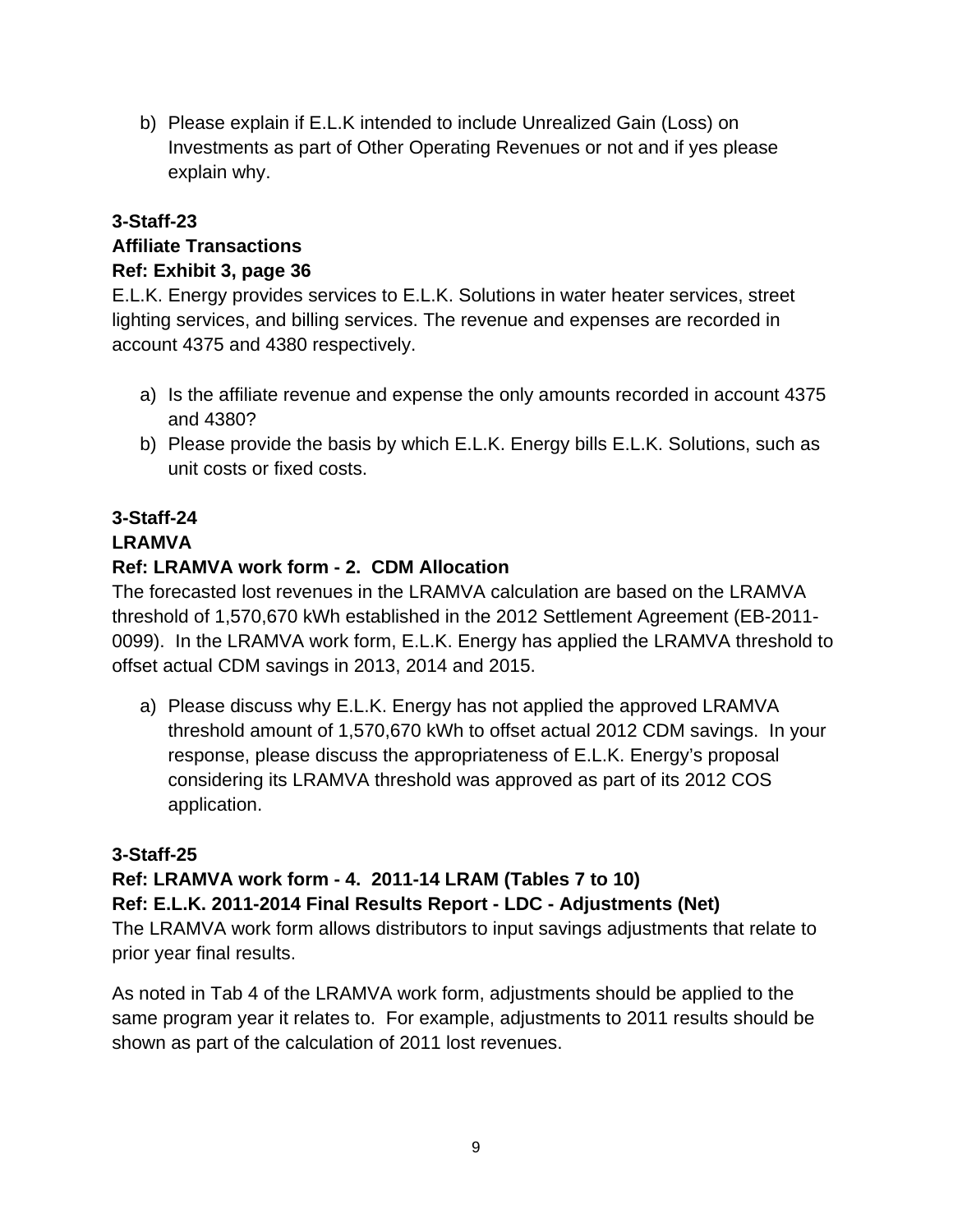- a) Please discuss how E.L.K. Energy has applied the savings adjustments to the net incremental savings in 2011, 2012 and 2013 in Tab 4 of the LRAMVA work form.
	- i. In the event that E.L.K. Energy applied savings adjustments to the following year's results (e.g., savings adjustments to 2011 programs applied to 2012 results), please update the LRAMVA workform with the savings adjustments applied to the year in which it relates to (e.g., savings adjustments to 2011 programs applied to 2011 results).

# **Exhibit 4 – Operating Expenses**

# **4-Staff-26**

#### **Vegetation Management Ref: Exhibit 4, page 17**

E.L.K. Energy has a line clearing program that trims the trees on the overhead system every four years. At the end of the four years the tree trimming cycle is again repeated. Clearing is also done on an as needed basis. Has E.L.K. Energy considered a longer tree trimming cycle by increasing the trimming clearance from the trees to the overhead line to reduce costs? If not, why?

# **4-Staff-27**

# **Smart meter**

#### **Ref: Exhibit 4, page 16-17**

E.L.K. Energy's metering costs have increased and are partially due to E.L.K. Energy's smart meter provider Sensus, which invoices in U.S Dollars. This, in combination with the declining Canadian Dollar, has increased costs for smart metering.

- a) Has E.L.K. Energy negotiated with Sensus to have the billing prices in Canadian Dollars, such that the risk of foreign exchange is on Sensus and not E.L.K Energy?
- b) Has E.L.K. Energy considered other smart metering providers to mitigate the risk of changing exchange rates between Canada and the U.S?

#### **4-Staff-28**

#### **Employee Costs**

#### **Ref: Chapter 2 Appendix 2-K Employee Costs**

E.L.K. Energy has proposed the hiring of 4 new staff: one regulatory/accounting, one engineering manager, and 2 new lines staff. E.L.K. Energy states that this is due to the increased workload and preparation for retiring staff. The 2017 forecast for employee costs in Appendix 2-K shows the salary for 2 management positions are \$125k and \$100k and the salary for the line staff is \$120k.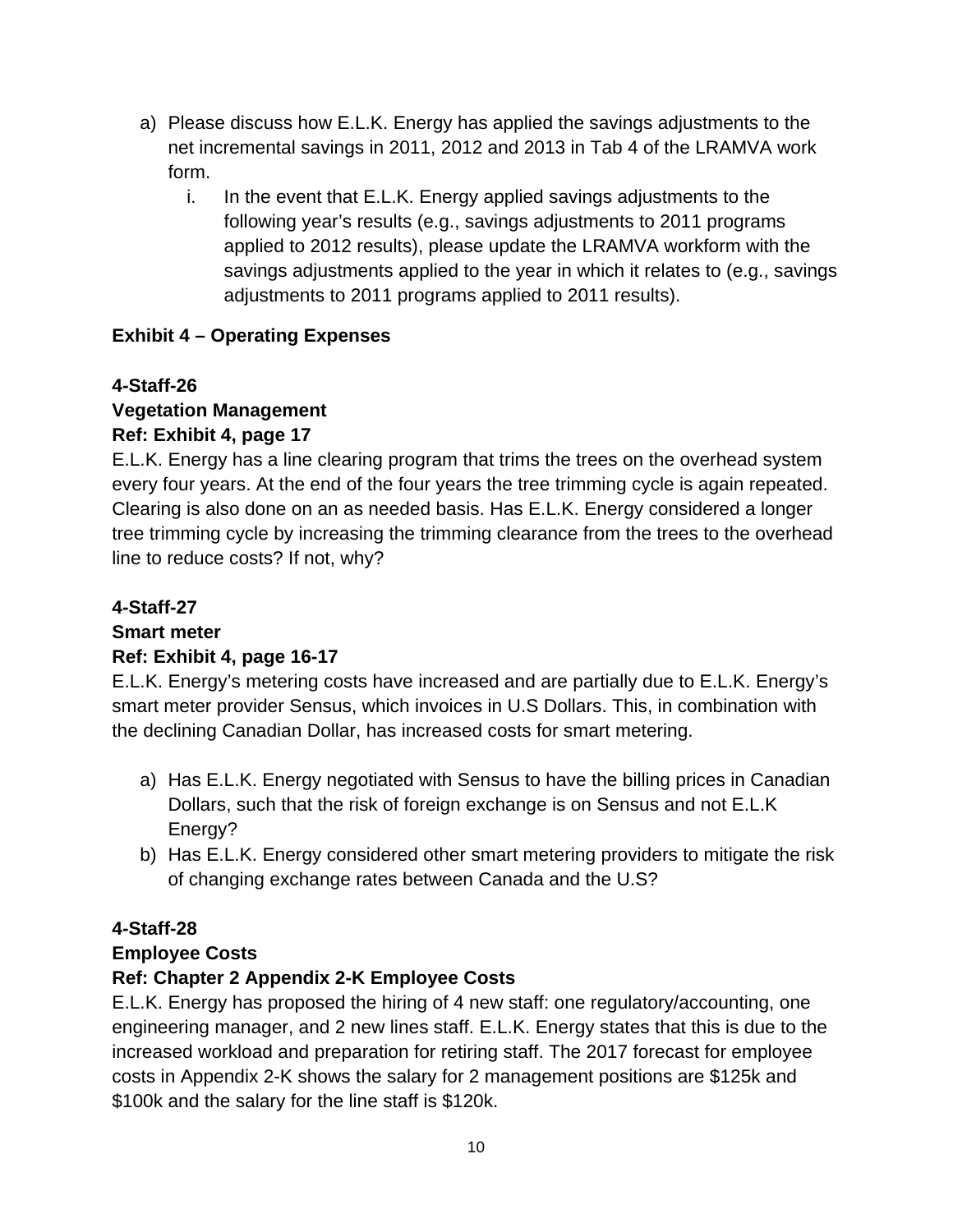- a) Please break out the increases shown in Appendix 2-K for the four positions into salaries, benefits and overtime, if applicable.
- b) Are the two new lines staff fully qualified or will they be apprentices?

#### **Depreciation Expense**

#### **Ref: PILs model tab "Adjusted Taxable Income – Bridge Year" Ref: Table 4-28 Depreciation and Amortization Expense Bridge 2016 Ref: Appendix 2-CH Depreciation Expense for 2016**

There are three different numbers in the prefiled evidence for depreciation expense for 2016. Amortization of tangible assets per PILs model for bridge year is \$353,383, depreciation expense per Table 4-28 for 2016 is \$279,397, and Depreciation expense per Appendix 2-CH is \$201,409. Please explain the discrepancy and update evidence as necessary.

#### **4-Staff-30**

#### **Shared Services**

#### **Ref: Chapter 2 Appendix 2-N Shared Services and Corporate Cost Allocation**

E.L.K. Energy provides billing services to the Town of Essex for meter reading, service orders, billing, bill collection and payment, answering customer inquiries and other customer service for their Water Department. In Appendix 2-N E.L.K charges the Town of Essex a cost mark-up of 20%.

- a) Please provide the unit costing used to charge the Town of Essex for the services provided.
- b) Please provide the rationale behind the 20% mark-up and the business justification.

#### **4-Staff-31**

#### **Products and Services of Non-Affiliates**

#### **Ref: Table 4-21 to Table 4-24 Products and Services of Non Affiliates**

E.L.K. Energy provided a list of suppliers between 2013-2016 for services or products they have procured. Each year E.L.K. Energy purchases materials from Anixter Power Solutions Canada.

a) Please provide information on what is purchased from Anixter Power Solutions Canada.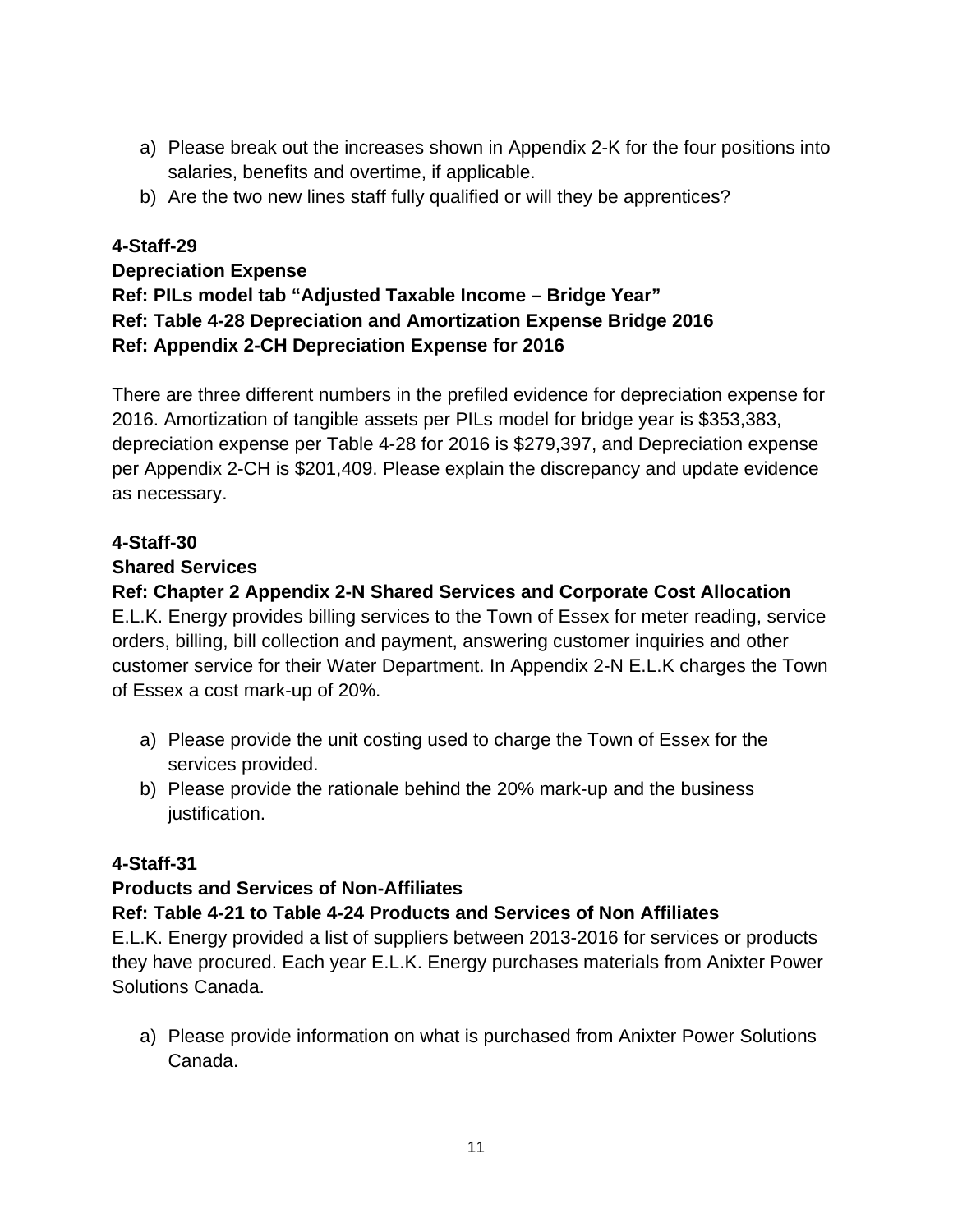# **4-Staff-32 Regulatory Costs**

#### **Ref: Chapter 2 Appendix 2-M Regulatory Cost Schedule**

In Appendix 2-M t E.L.K. Energy has included one-time intervenor costs of \$10k. In the written evidence E.L.K has stated the intervenor expenses to be \$50k.

a) Please explain the discrepancy for the intervenor cost in Appendix 2-M and the written evidence

#### **4-Staff-33**

#### **Equipment Typical Useful Life**

#### **Ref: Chapter 2 Appendix 2-BB Service Life Comparison**

E.L.K Energy has provided in Appendix 2-BB the proposed useful life for particular assets compared to the Kinetics report on typical useful life of assets. For station service transformers and pad-mounted switchgears E.L.K. Energy has chosen to use the minimum useful life for this equipment. Please explain the rationale behind the use of minimum useful life instead of the typical useful life.

#### **Exhibit 5 – Cost of Capital**

#### **5-Staff-34**

#### **Debt Instruments**

#### **Ref: Chapter 2 Appendix 2-OB Debt Instruments**

E.L.K. Energy had shareholder debt in 2012 and 2013 of \$1.9M owed to the Town of Essex. This debt seems to be paid off as it does not appear past 2013. Please explain the history of that debt item.

#### **Exhibit 8 - Rate Design**

#### **8-Staff-35**

#### **Monthly Service Charge**

#### **Ref: Table 8-4 Proposed Monthly Service Charge**

E.L.K. Energy has an Embedded Distributor rate class for Hydro One and is proposing to charge a fully fixed charge of \$1,218. The allocated service revenue for the Embedded Distributor rate class was \$65,764 and the allocated base revenue requirement was \$58,476.

a) Please confirm the only costs allocated to this rate class are costs related to metering Hydro One load.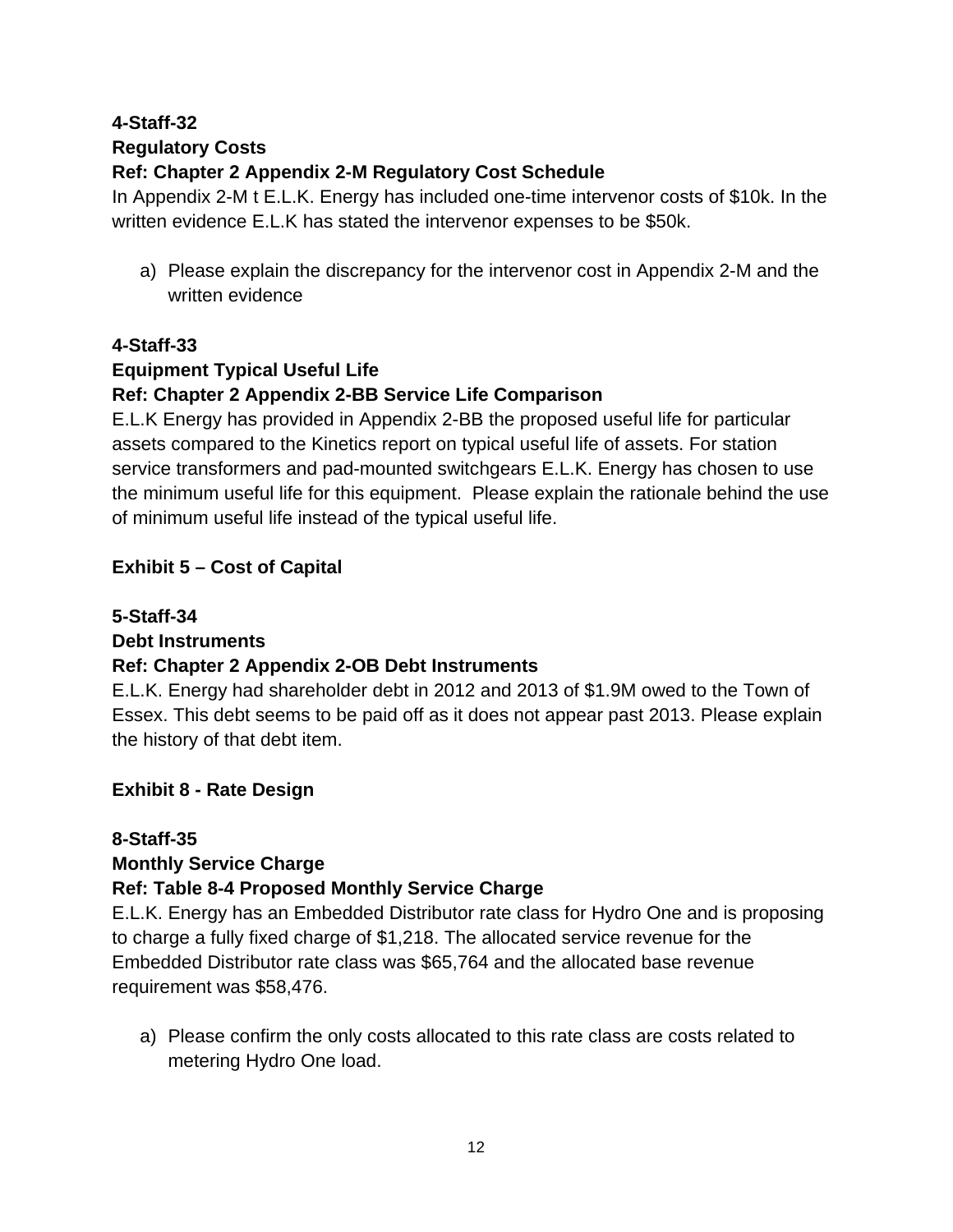b) What other revenue does E.L.K. Energy receive from Hydro One to explain the difference between allocated service revenue and base revenue?

#### **8-Staff-36**

#### **Specific Service Charges**

#### **Ref: Table 8-9 Proposed Service call - customer-owned equipment – cost justification**

E.L.K. Energy has proposed to increase the Service Call – Customer-Owned Equipment charge from \$30 to \$165 and the Service Call – After Regular Hours charge from \$165 to \$300. The proposed rates are based on the costs of linesmen and the truck used to service the customer. Please provide the calculation for the hourly cost of the truck.

# **8-Staff-37**

# **Low Voltage Service Rates**

# **Ref: Table 8-10 Low voltage Charges**

E.L.K. Energy has forecasted the low voltage charges to be \$289,139 by averaging the prior two years' actual results. Please provide the historical 5 year low voltage charges from Hydro One and explain why E.L.K. Energy has chosen to only average 2 years for the forecast.

# **8-Staff-38**

#### **Loss Adjustment Factors**

# **Ref: Table 8-11 Loss Factor Calculation**

Although E.L.K Energy's. total loss factor has dropped from 2013 and 2014, the overall historical total loss factor is trending upwards. Does E.L.K. Energy have a strategic plan to reduce line losses? If not, please explain why.

#### **Exhibit 9 - Deferral and Variance Accounts**

#### **9-Staff-39**

**Deferral and Variance Accounts** 

# **Ref: Exhibit 9, page 8 and 18 EDDVAR Continuity Schedule**

#### **Ref: DVA Continuity Schedule – 2. 2016 Continuity Schedule**

E.L.K. Energy has shown a zero balance in Account 1580, Sub-accounts for CBR Class A and Class B.

- a) Please explain why there is no balance in Account 1580, CBR Sub-accounts.
- b) Has E.L.K. Energy followed the OEB accounting guidance<sup>1</sup> and Filing Requirements related to accounting and disposition of CBR Sub-accounts?

  $1$  Accounting Guidance on Capacity Based Recovery dated July 25, 2016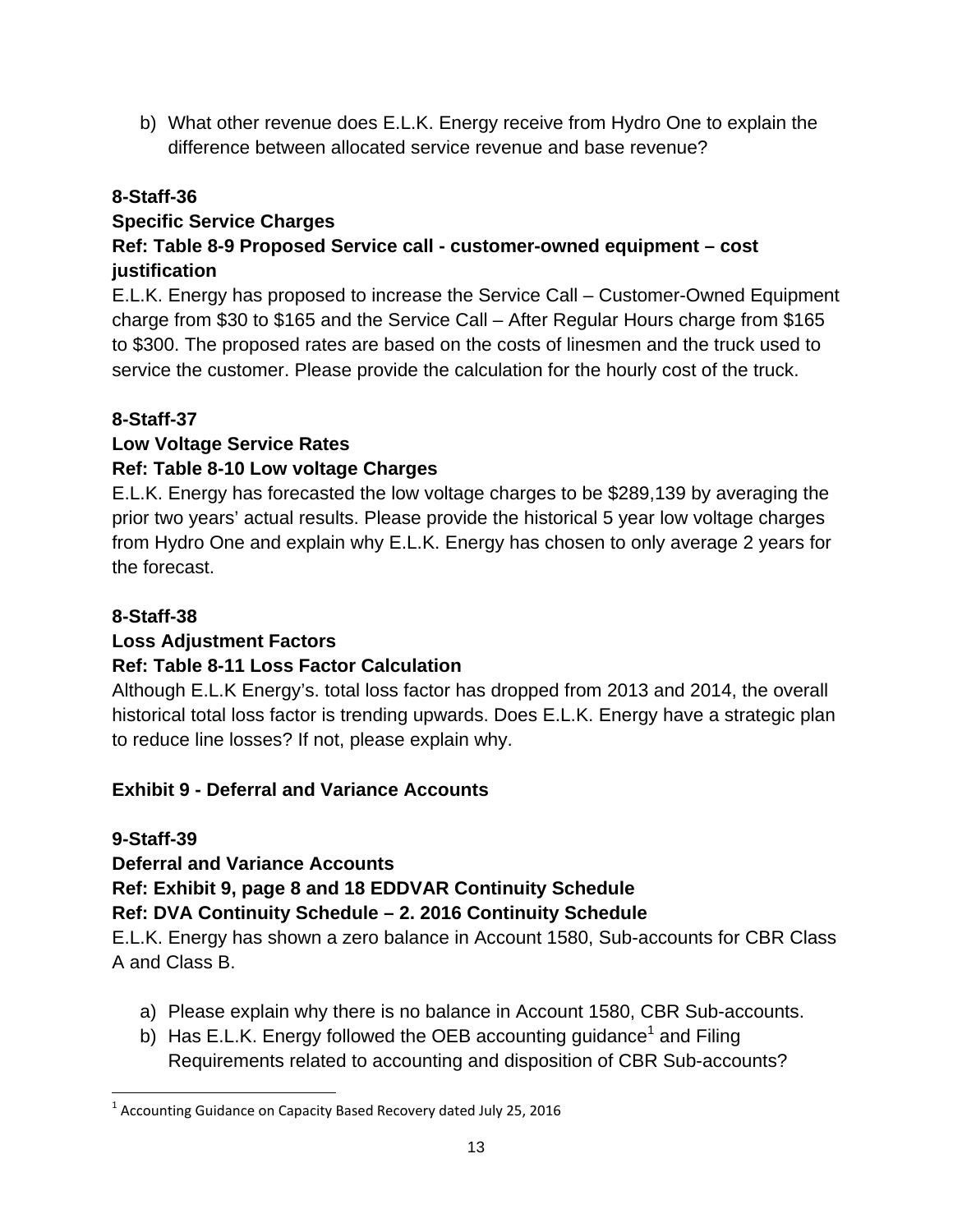- c) Please explain where Account 1580 Sub-accounts CBR balances are shown in the evidence, and how E.L.K. Energy is proposing their disposition.
- d) E.L.K. Energy has stated that it treats its Embedded Distributor in the same manner as a Class A customer. Please explain how the CBR related charges for Class A have been treated in this application.
- e) Does E.L.K. Energy bill its embedded distributor for Global Adjustment? If so, please describe how Global Adjustment variance related to embedded distributor has been treated in this application.
- f) How did E.L.K. Energy determine that its embedded distributor is eligible to be treated like a Class A customer?

#### **Account 1595: Disposition and Recovery/Refund of Regulatory Balances Ref: Exhibit 9, page 10**

E.L.K. Energy has stated the following:

The amount requested for disposition below relates to residual balances from rate riders that concluded in **2015**. The amount in account 1595 relates to amounts that should be collected from non-RPP since ELK has not fully been reimbursed through the variance account process. As part of preparing this application, ELK discovered that with respect to the General Service 50 to 4,999 Services Classification, the rate rider called **Disposition of Global Adjustment (2016) – effective until April 30, 2017** was incorrectly used in ELK's CIS system through a misinterpretation of the description of the rate rider. This rate rider is applicable for only non-RPP customers. ELK originally applied this to retailer accounts only, but should have been all non-RPP customers, which is retailers and weighted average price customers.

- a) Please clarify which rate rider the error pertains to, as E.L.K. Energy has used two different dates in its evidence.
- b) Would E.L.K. Energy characterize this error as a billing error?
	- i. If so, why did E.L.K. Energy not make billing adjustments in accordance with the RSC Section 7.7 Billing Errors?
- c) E.L.K. Energy has accrued interest on the balance in this account. Since the error was made by E.L.K. Energy, please explain why E.L.K. Energy deems it appropriate to accrue interest, thereby increasing the amount of recovery from customers?
- d) Does E.L.K. Energy maintain a separate sub-account for Account 1595 GA? If not, please describe in detail E.L.K. Energy's methodology for determining the amount proposed for recovery from 50-4,999 kW class for this error?
- e) Please describe how the amount proposed for disposition was calculated.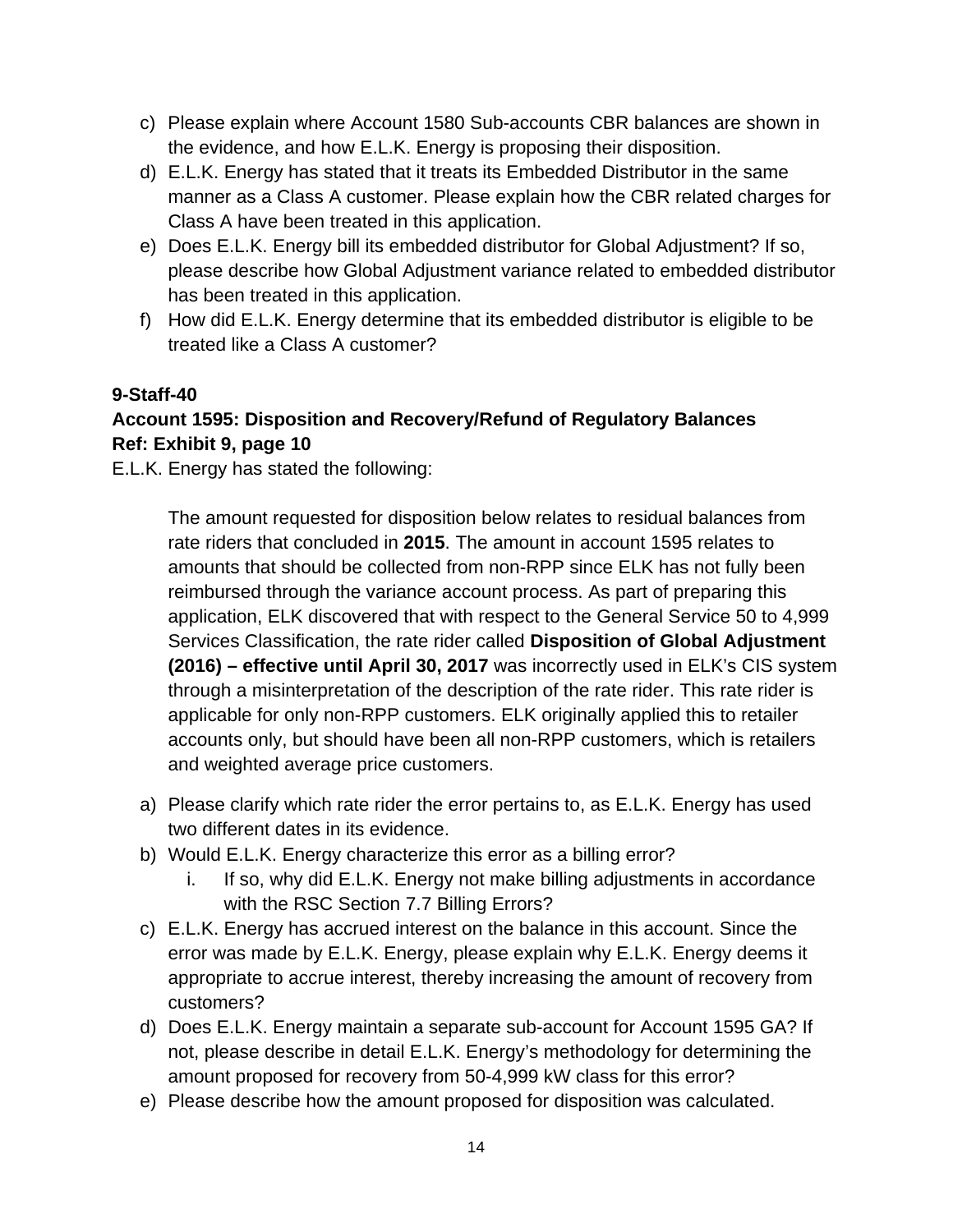f) The account balance disposed for Account 1589 in E.L.K. Energy's 2014 (rate riders effective until 2015) proceeding was a debit of \$1,799,386, and the balance disposed in the 2016 proceeding (rate riders effective until 2017) was a debit of \$966,479. Please explain the reason of the residual balance to be a debit of \$2,826,024, a substantially higher amount than the initial disposition in either of the above-noted proceedings.

#### **9-Staff-41**

#### **Account 1595: Disposition and Recovery/Refund of Regulatory Balances Ref: Exhibit 9, page 10**

#### **Ref: Appendix 1B – E.L.K. Energy Inc, 2015 Scorecard**

E.L.K. Energy stated that the global adjustment rate rider was incorrectly applied to only retailer accounts but should have been all non-RPP customers. In the 2015 scorecard E.L.K. Energy showed a 99.99% billing accuracy. Did E.L.K. Energy consider this as a billing error? If not, why?

#### **9-Staff-42**

#### **Deferral and Variance Accounts**

#### **Ref: DVA Continuity Schedule – 2. 2016 Continuity Schedule**

- a) Please explain the following entries in Account 1595 Disposition and Recovery/Refund of Regulatory Balances (2011)
	- i. For year 2013 this Sub-account is showing debit transactions for \$616,497. Debit transactions in Account 1595 signify rate riders amounts returned to customers were greater than the balance in the account. As there is no opening principal or interest balance in 2013 for this Subaccount, please explain this entry
	- ii. For year 2014 this Sub-account is showing Debit transactions of \$1,258,068 signifying rate rider amounts refunded to customers were greater than the balance in the account. Since the opening balance for the year is a Debit, it means that the rate rider would be a collection from the customers, and the transactions should be credits. Please explain this large value Debit transaction.
	- iii. For year 2015 this Sub-account is showing Debit transactions of \$910,610 signifying rate rider amounts refunded to customers were greater than the balance in the account. Since the opening balance for the year is a Debit, it means that the rate rider would be a collection from the customers, and the transactions should be credits. Please explain this large value Debit transaction. Please explain the nature of the debit transaction. Given that the balance in this account is a debit, the transactions should be credits as the balance gets drawn down with the collections from the rate riders.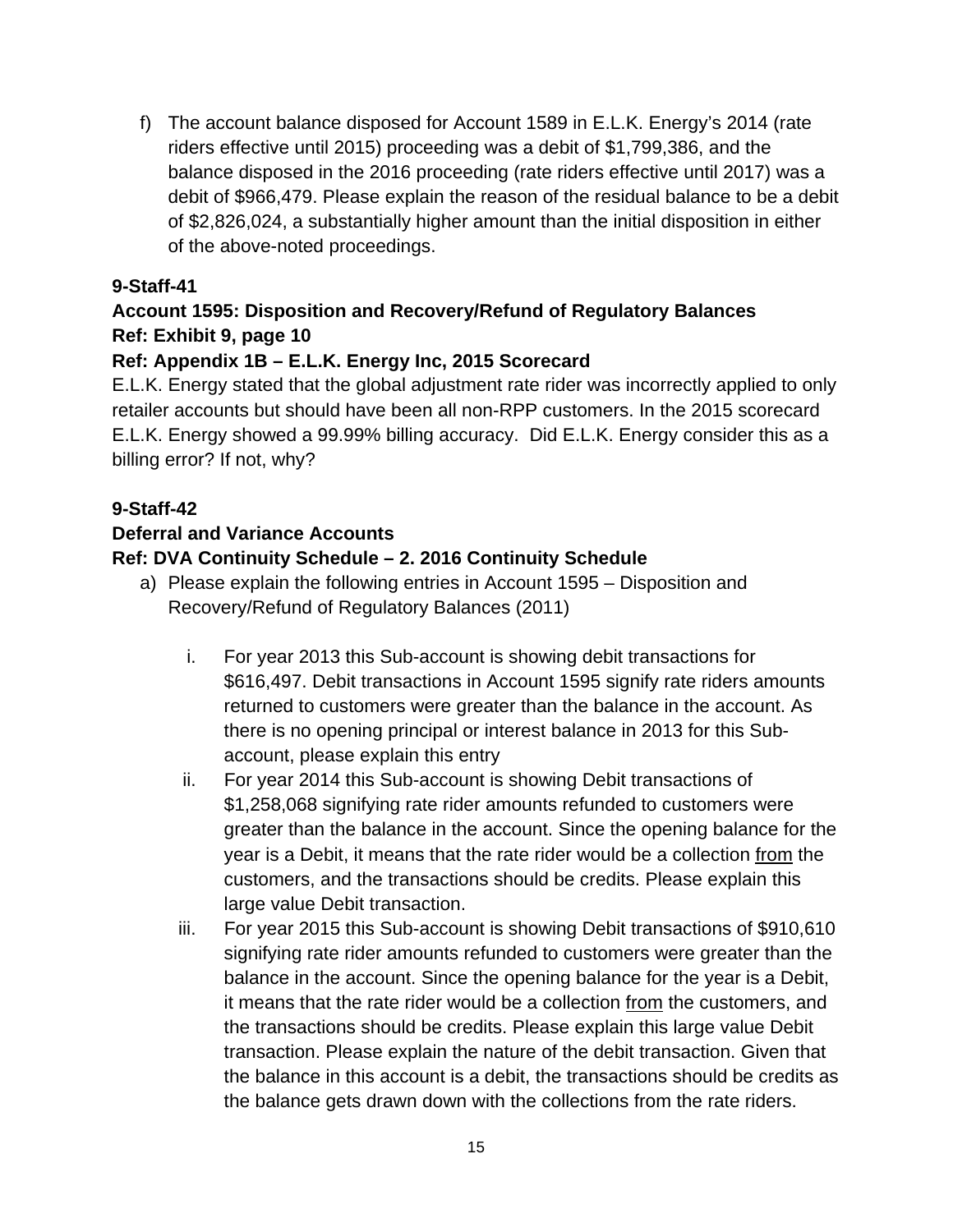- b) Please explain the following entries in Account 1595 Disposition and Recovery/Refund of Regulatory Balances (2012)
	- i. For year 2013 this Sub-account is showing credit transactions of \$375,969. Credit transactions in Account 1595 signify rate riders amounts collected from customers were greater than the balance in the account. As there is no opening principal or interest balance in 2013 for this Subaccount, please explain this entry.
	- ii. For year 2014 this Sub-account is showing Credit transactions of \$387,674 signifying rate rider amounts collected from customers were greater than the balance in the account. Since the opening balance for the year is a Credit, it means that the rate rider would be a refund to the customers. Please explain this large value Credit transaction.
- c) For year 2014, the Continuity Schedule shows principal dispositions approved by the OEB during 2013, 2014, and 2016, but there are no corresponding amounts for interest dispositions shown. Please explain, and update the evidence.
- d) Please confirm that all principal and interest dispositions, transactions, recoveries/refunds have been populated correctly and that interest amounts have been calculated correctly by year, and update the DVA continuity schedule as required. If any restatement to DVA continuity is required please ensure that the treatment of over-recoveries are consistent with the OEB FAQ from October 2009.

#### **Deferral and Variance Accounts Ref: Exhibit 9, page 2 (lines 12-15) and page 4, (lines 3-9) Ref: DVA Continuity Schedule**

The evidence indicates that there is a double count of (\$101,093) in Account 1595 in the 2.1.7 balances since this amount was included in Account 1595 as of the end of December 31, 2011.

E.L.K. Energy has stated that it has used an unlocked version of the Continuity Schedule to properly address some specific circumstances E.L.K. Energy has with respect to Account 1595.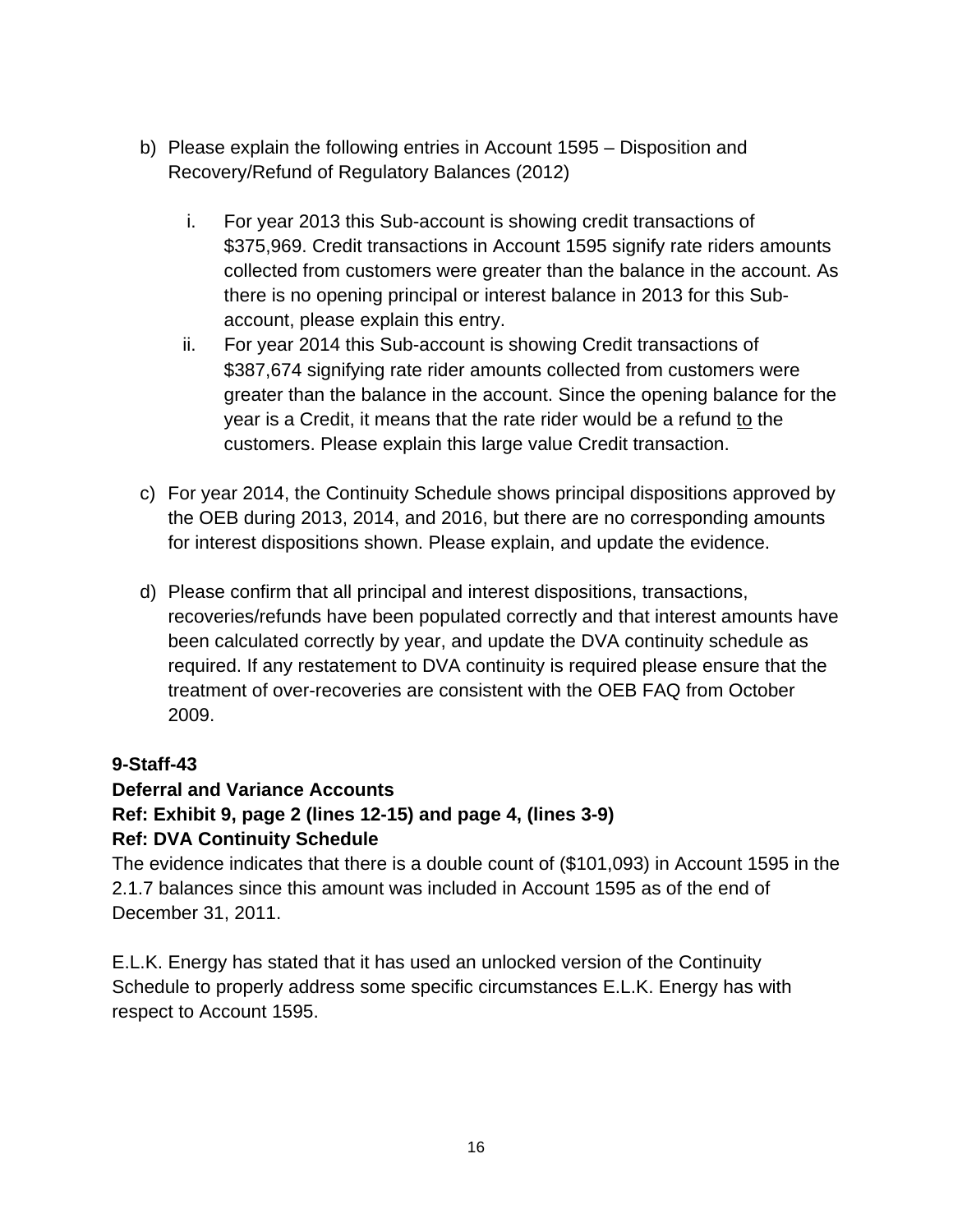OEB staff notes that the use of the unlocked version has many disadvantages and proper validation checks cannot be performed. Also, E.L.K. Energy has not shown any amounts in the interest transactions columns for any of the years.

- a) Please complete and provide a locked version of the Continuity Schedule.
- b) Please ensure that interest transactions columns are completed properly.
- c) According to E.L.K. Energy's RRR 2.1.7 filings, there is a small credit balance in Account 1521. E.L.K. Energy has not proposed its disposition. According to the EDDVAR report, all account balances should be disposed in distributors' cost of service proceeding. Please amend the Continuity Schedule to include the balance in Account 1521 for disposition.
- d) Has E.L.K. Energy made the appropriate entry in its books to correct the doublecounting error related to Account 1595?
	- i. If not, when is E.L.K. Energy planning to correct the double-counting in the amount of \$101,093 credit in Account 1595?
	- ii. Please confirm that the 2.1.7 filing for 2016 due in April will reflect the appropriate balance in Account 1595, including the correction to be made for the double-counting error.

# **9-Staff-44**

#### **Deferral and Variance Accounts**

#### **Ref: Table 9-4 - Proposed Dispositions**

#### **Ref: Exhibit 9, page 11**

E.L.K. Energy is requesting a net disposition of \$1,952,657, which includes Group 1, Group 2, and other variance accounts. In the written evidence for Group 2 Account Analysis, E.L.K. Energy states the total balance for Group 2 accounts, excluding account 1531 and 1568 is \$59. This amount is considered immaterial, and as a result E.L.K. Energy is not seeking the disposition of the remaining Group 2 accounts.

- a) Please explain the discrepancy between Table 9-4 and the written evidence.
- b) Please explain E.L.K. Energy's intent for Group 2 disposition in this application.

#### **9-Staff-45**

**Deferral and Variance Accounts Ref: Table 9-4 - Proposed Dispositions** 

E.L.K. Energy is proposing disposition of Account 1508, Sub-account Other for \$15,047 credit. E.L.K. Energy has not provided any explanation of what was recorded in this Account. Please provide the following details:

a) What is the nature of transactions recorded in this account?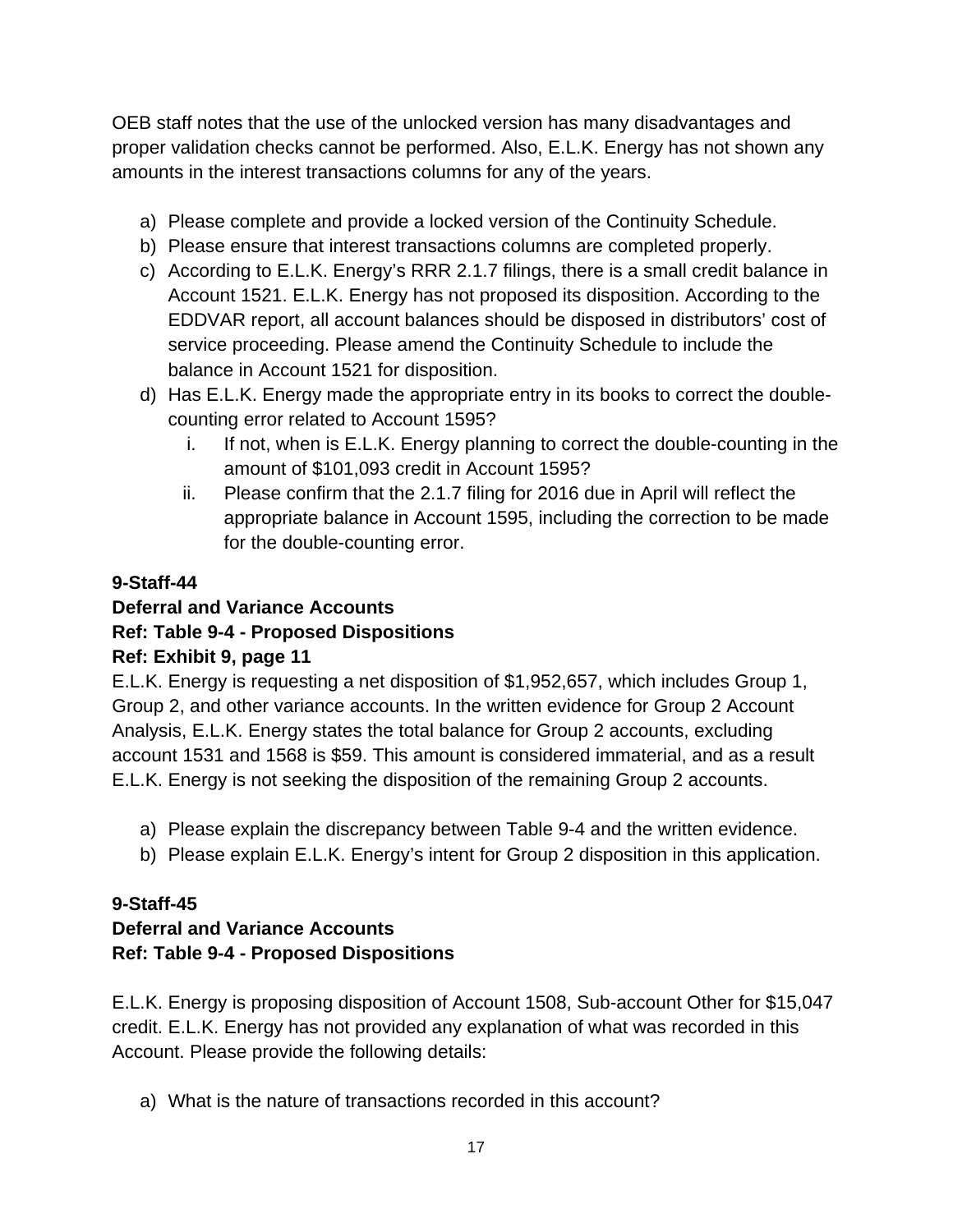- b) When were these amount recorded?
- c) Did the OEB approve the use of this account for E.L.K. Energy? If so, please provide reference to the OEB approval.

#### **Ref: Table 9-9 Rate Rider Calculation for Group One Deferral/Variance Accounts Ref: DVA Continuity Schedule – 6. Rate Rider Calculations - Group 1 Excluding Global Adjustment**

The totals amount for disposition and rate riders calculated in Table 9-9 are not consistent with the rate riders calculated in the DVA Continuity Schedule model. Please clarify which evidence should the OEB rely upon for the purpose of this proceeding.

# **9-Staff-47**

#### **True-up Process Ref: Exhibit 9, page 21**

- a) Does E.L.K. Energy true-up its RPP settlements with the IESO?
- b) How often are the true-ups performed (e.g. monthly, quarterly, annually)?
- c) Has E.L.K. Energy trued-up the balances proposed for disposition in this proceeding for Accounts 1588 and 1589 with the IESO?
- d) Are there any RPP settlement true ups that were done after December 31, 2015 that related to the variance account accumulation period, what were the true- up amounts for each of the RSVA Power, and for RSVA GA accounts?

#### **9-Staff-48**

#### **Deferral and Variance Accounts**

#### **Ref: DVA Continuity Schedule - 4. Billing Determinants**

E.L.K. Energy has provided billing determinants in the Deferral and Variance account model but the total metered kWh and kW do not match the RRR values used in the RTSR model.

- a) Please explain the origin of the billing determinants used in the deferral and variance model.
- b) Please provide information about the type of RPP customers in the General 50kW to 4,999kW rate class, e.g. are they farmers or condominiums?